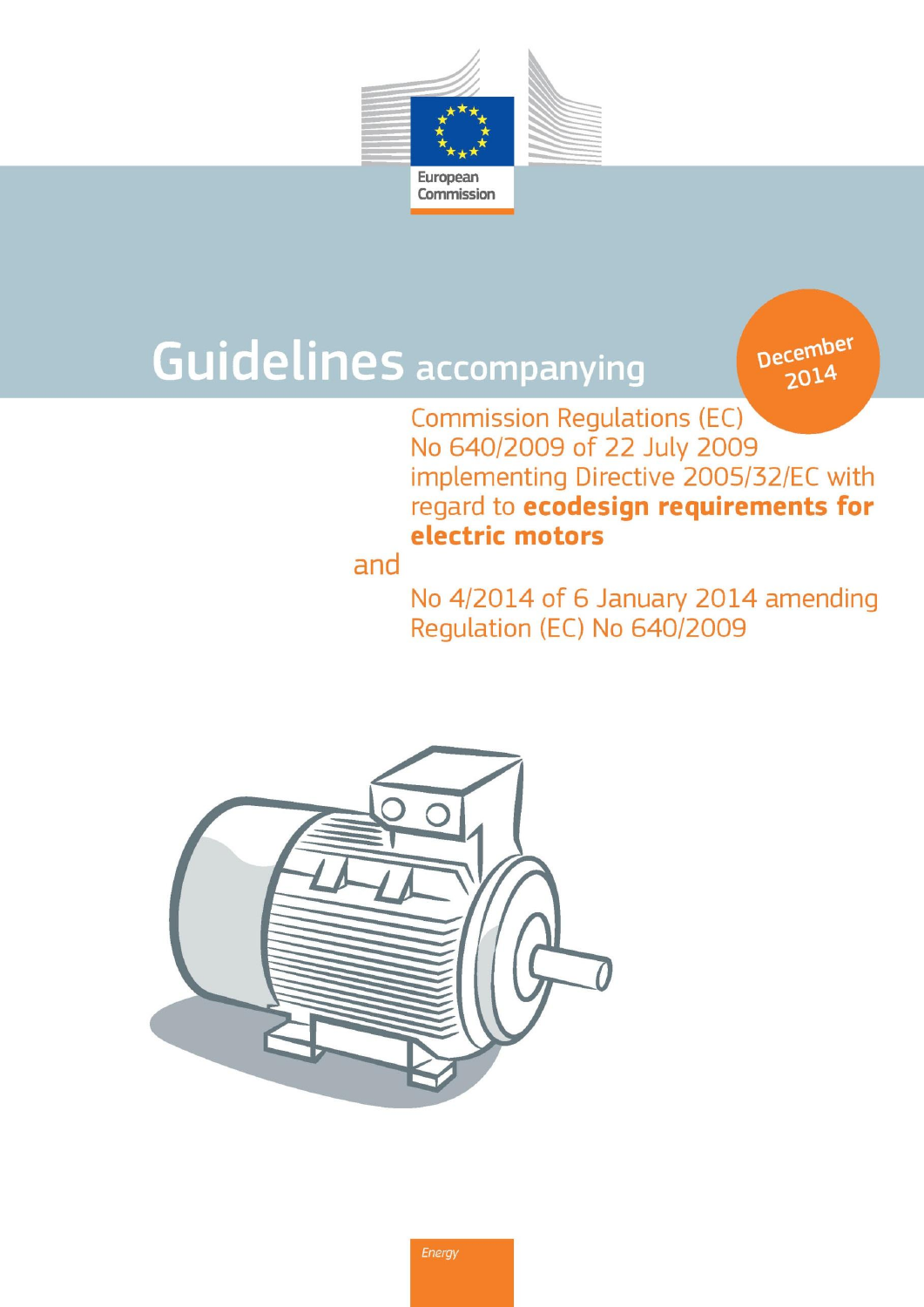# **Table of Contents**

| $\mathbf{1}$ .   |  |
|------------------|--|
| 1.1.             |  |
| 2.               |  |
| $\overline{3}$ . |  |
| $\overline{4}$ . |  |
| 4.1.             |  |
| 4.2.             |  |
| $\overline{5}$ . |  |
| 6.               |  |
| 7.               |  |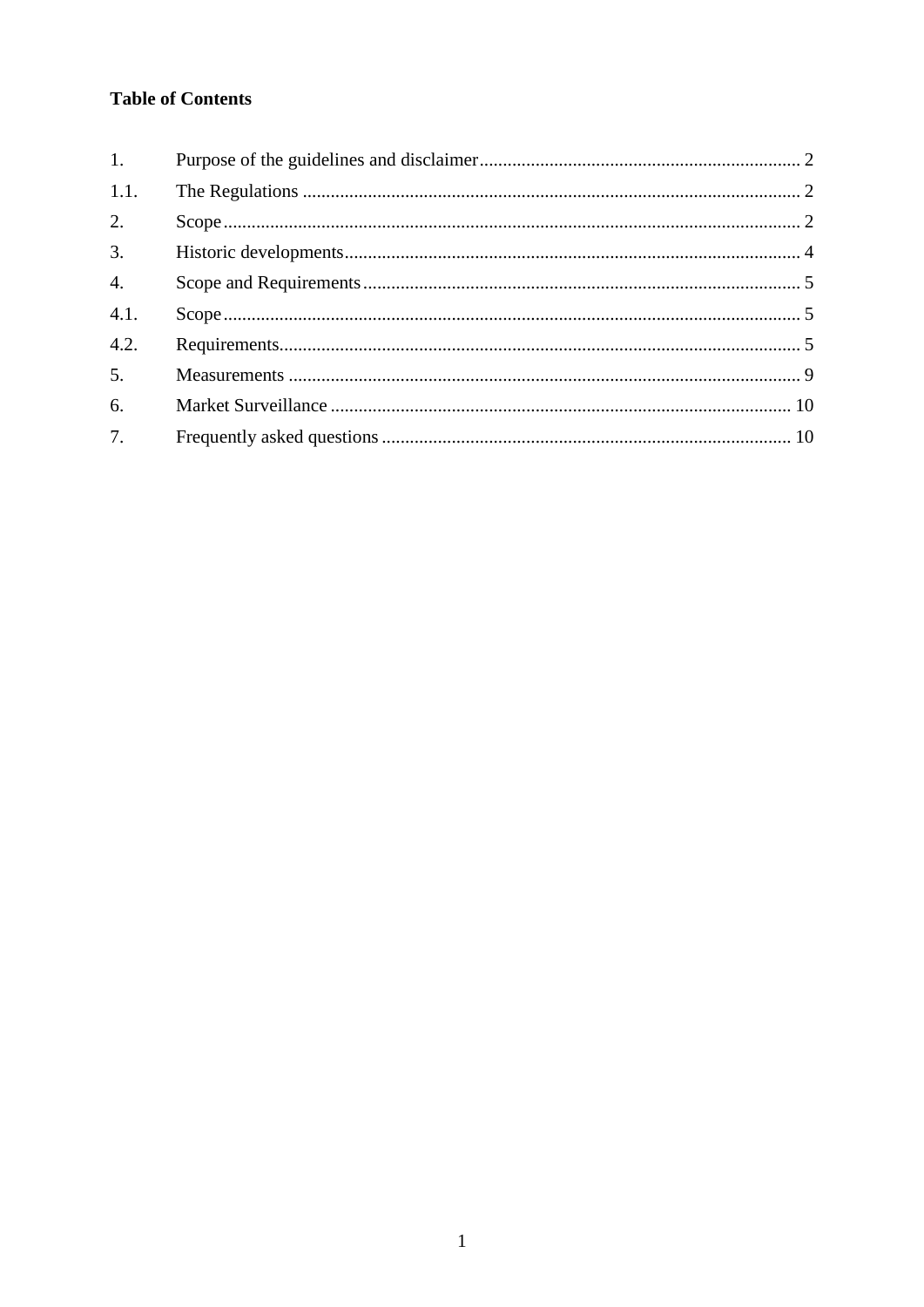#### <span id="page-2-0"></span>**1. PURPOSE OF THE GUIDELINES AND DISCLAIMER**

The Ecodesign and Energy Labelling regulations for electric motors were published in 2013. The regulations establish minimum requirements for the products in scope. These guidelines aim to help relevant stakeholders, including industry and public authorities, to implement the Regulation in practice. They summarise the most relevant information from the regulations to give SMEs an introduction to the subject matter and answer the most common questions.

The guidelines are intended to be used only for facilitating the implementation of the Regulations. They are not intended to replace the Regulations or to provide "interpretation" beyond their intent. The guidelines only reflect the opinion of the Commission services and are not legally binding. A finally binding legal interpretation of EU legislation may only be provided by the European Court of Justice. The guidelines are without prejudice to the position the Commission might take should an issue arise in a procedure before the European Court of Justice.

# <span id="page-2-1"></span>**1.1. The Regulations**

The Commission has published the following regulations concerning electric motors:

- Commission Regulation (EU) No 640/2009 of 22 July 2009 implementing Directive 2005/32/EC of the European Parliament and of the Council with regard to ecodesign requirements for electric motors<sup>1</sup>;
- Commission Regulation (EU) No 4/2014 of 6 January 2014 amending Regulation (EC) No 640/2009 implementing Directive 2005/32/EC of the European Parliament and of the Council with regard to ecodesign requirements for electric  $motors<sup>2</sup>$ .

# <span id="page-2-2"></span>**2. SCOPE**

An "electric motor" is usually defined as a device that converts electric energy into mechanical energy. The ratio of this conversion gives us its efficiency:

> $Efficiency =$ Output mechanical power Input electrical power

For the purposes of Regulation 640/2009, "motor" means an electric single speed, three-phase 50 Hz or 50/60 Hz, squirrel cage induction motor that:

- $\bullet$  has 2 to 6 poles;
- has a rated voltage up to 1000 V;
- has a rated power output between 0,75 kW and 375 kW;
- is rated on the basis of continuous duty operation.

 $\mathbf{1}$  $\frac{1}{2}$  OJ L 191, 23.7.2009, p. 26.

OJ L 2, 7.1.2014, p. 1.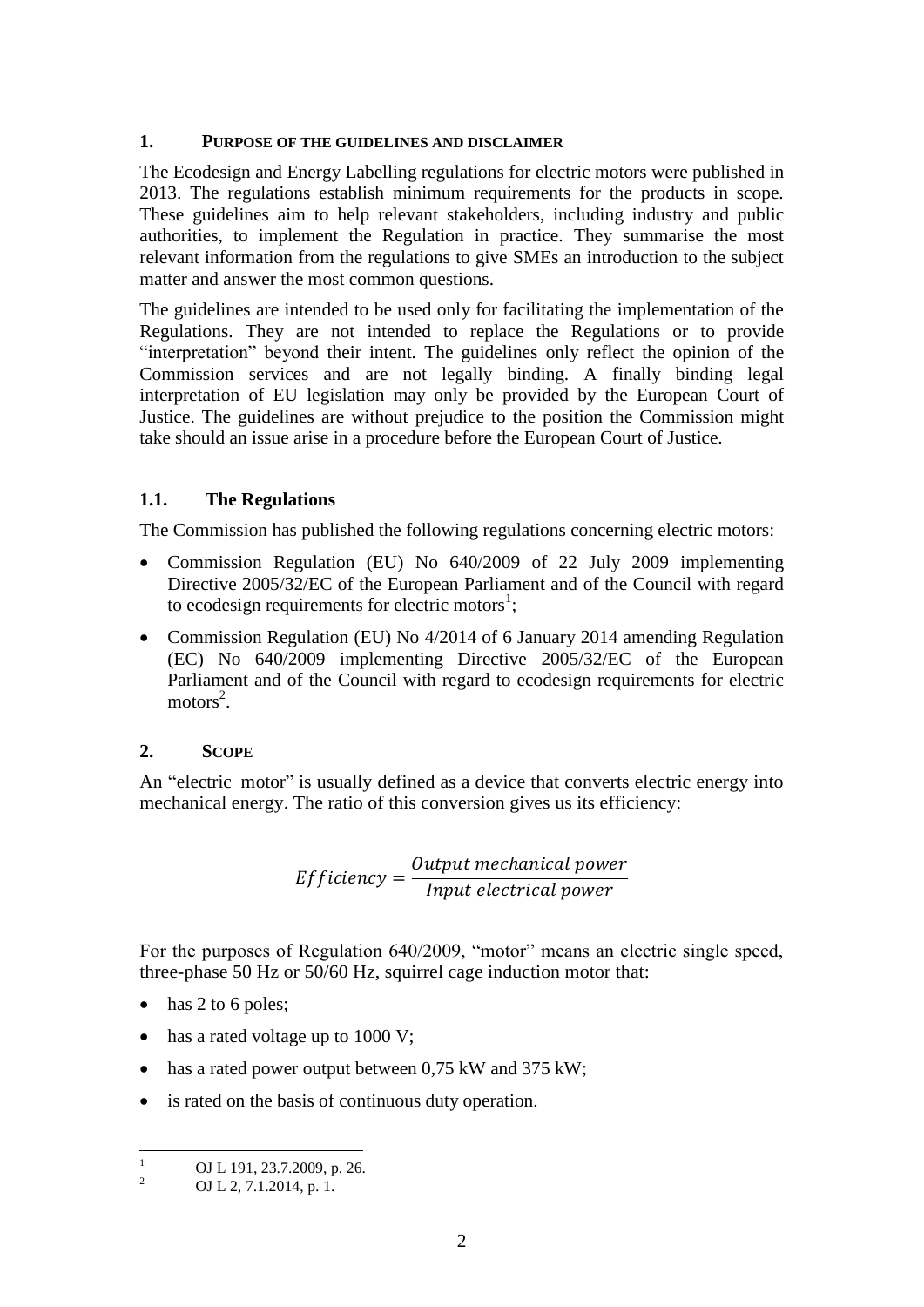In consequence the current Regulation covers part of the motors present in the market, those that comply with the definition of motor and are not subject to the exclusions indicated in Article 1.

Machines driven by electrical motors consume around 2/3 of all the electrical energy used in industry, which has also a great impact on the environment.

Since induction motors typically work for a large number of hours and have relatively long lifetimes, the greatest share of its environmental impact is in the use-phase. Hence, reducing motors' energy consumption, by increasing their efficiency, reduces its environmental impacts as well as its operational costs. The following graphic shows the result of a simple life cycle cost analysis (LCC) of a motor with 2, 4 and 6 thousand operating hours per year. This supports the fact that a higher initial purchase cost of a more efficient motor will, in fact, bring higher savings within short payback periods.



LCC analysis, 11 kW IE2 motor, life cycle 15 years (Source: (Almeida, Ferreira, Fong, & Fonseca, 2008)

The importance of electric motor systems as a major electricity consumer has been recognised for a long time, with a series of successful  $SAVE<sup>3</sup>$  studies showing the energy saving potential for these products. Recent  $ErP<sup>4</sup>$  studies on motors (Lot 11 and Lot 30) highlighted the importance of Minimum Efficiency Performance Standards (MEPS) related to these products in Europe. On the follow up of the Lot 11 study, the EU adopted a regulation regarding Ecodesign requirements for electric motors. The potential accumulated savings of this regulation are estimated at 657 TWh from 2010 till 2020.

This guide will help understand the implications that recent legislation and requirements have brought to electric motor´s manufacturers and suppliers, and how to comply with them towards a more energy efficient European market.

Improving the Penetration of Energy- Efficient Motors and Drives, SAVE, 2000 Barriers Against Energy-Efficient Motor Repair, SAVE, 1999 VSD's for Electric Motor Systems, SAVE, 2001

Actions to promote energy efficient electric motors, SAVE, 1996

4 Energy related Products

 $\frac{1}{3}$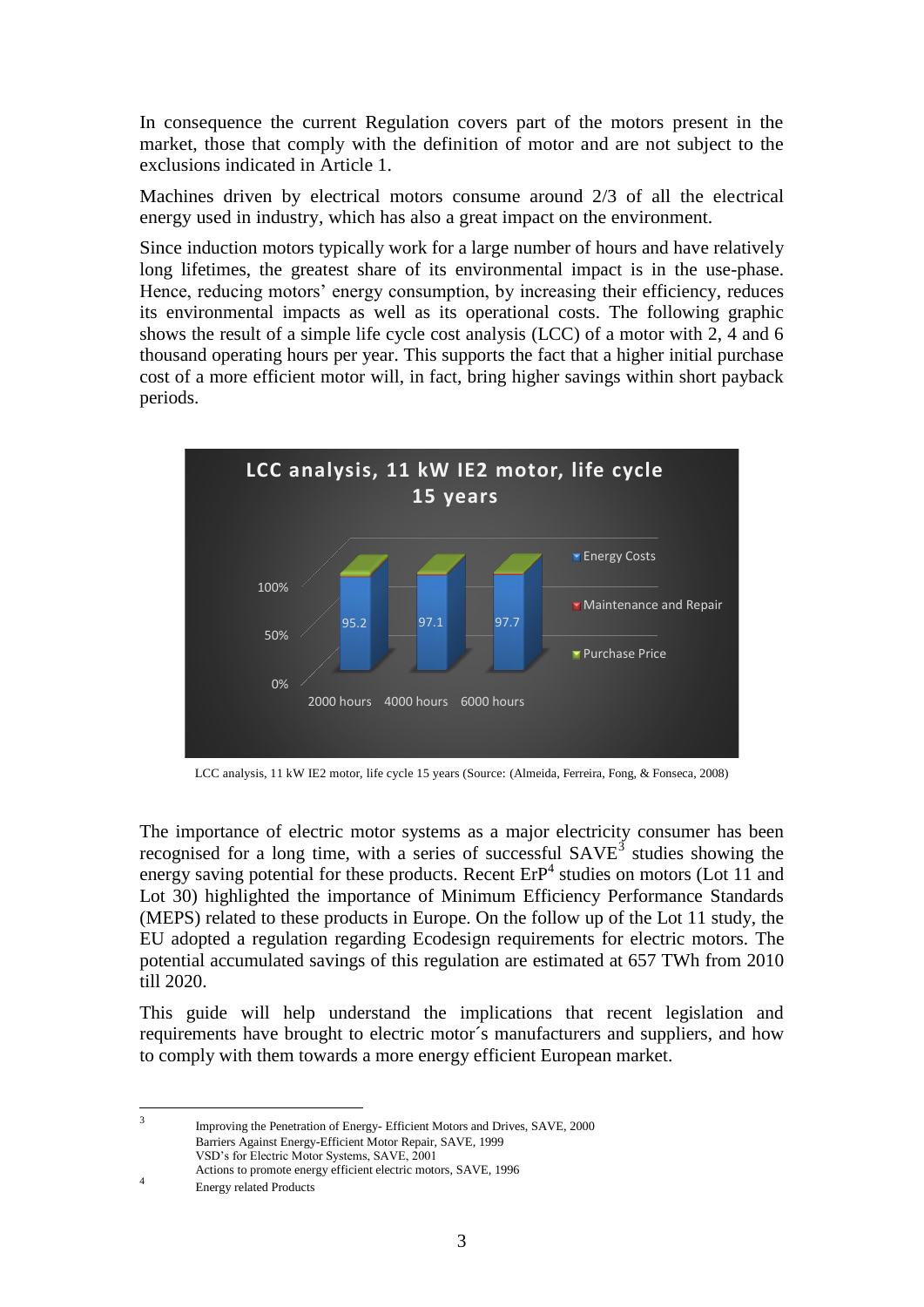# <span id="page-4-0"></span>**3. HISTORIC DEVELOPMENTS**

A voluntary agreement supported by  $\text{CEMEP}^5$  and the European Commission was established in 1999 to define a motor classification scheme with three efficiency levels, EFF3, EFF2 and EFF1. The CEMEP/EU agreement was a very important first step to promote motor efficiency classification.

| EFF3             | Low efficiency level      | 1,1 kW $\rm < P$ $\rm < 90$ kW<br>(electric motor power range) |
|------------------|---------------------------|----------------------------------------------------------------|
| EFF <sub>2</sub> | Improved efficiency level |                                                                |
| EFF1             | High efficiency level     |                                                                |

Meanwhile, other national systems were being developed (e.g. NEMA in the USA), being very different from the European system. This led the International Electrotechnical Commission (IEC) to develop a common international standard that would replace all the different national systems. Hence, IEC 60034-30:2008 was created and defined the following efficiency classes for 3-phase motors:

| N <sub>0</sub><br>designation | Below standard efficiency | (equivalent to EFF3 in the obsolete)<br>classification)            |  |
|-------------------------------|---------------------------|--------------------------------------------------------------------|--|
| IE1                           | Standard efficiency       |                                                                    |  |
| IE <sub>2</sub>               | High efficiency           | $0.75$ kW $\rm < P$ $\rm < 375$ kW<br>(electric motor power range) |  |
| IE <sub>3</sub>               | Premium efficiency        |                                                                    |  |
| IF <sub>4</sub>               | Super premium efficiency  | (no commercially available in 2008)                                |  |

The following figure establishes a correlation between the different efficiency classifications previously mentioned.



 $\sqrt{5}$ 

<sup>5</sup> European Committee of Manufacturers of Electrical Machines and Power Electronics.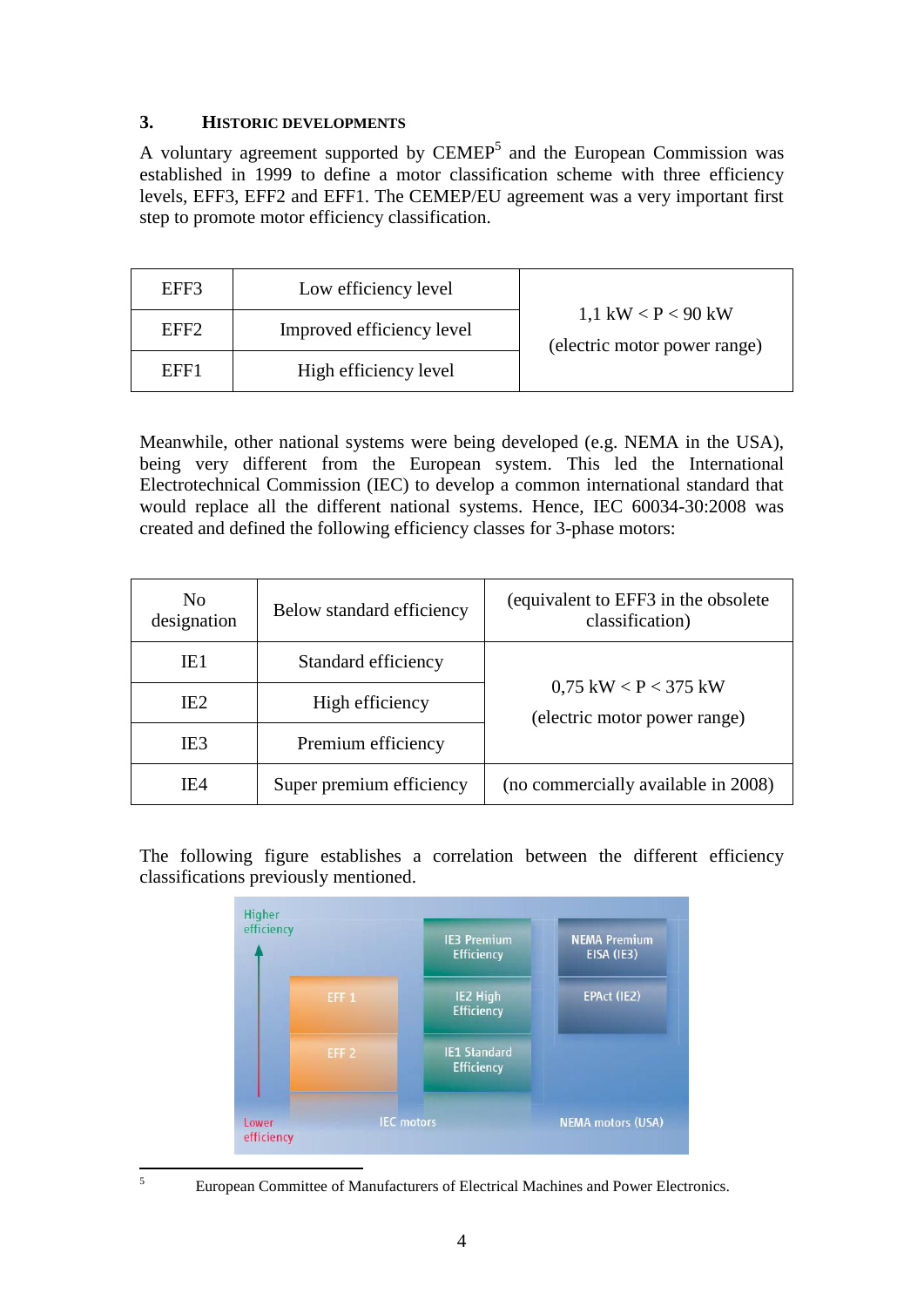Recently, IEC 60034-30:2008 has been replaced by IEC 60034-30-1:2014. The IEC 60034-30-1:2014 has extended the scope of the standard, covering motors with a power range between 0,12 kW and 1000 kW.

A second step was the establishment of Ecodesign requirements for electric motors, aiming to improve the penetration of high-efficiency electric motors in the European market.

On 22 July 2009, Regulation 640/2009<sup>6</sup>, specifying requirements regarding the Ecodesign of electrical motors and the use of a variable speed drives (VSD), was adopted. More recently the 640/2009 regulation was amended by Commission Regulation 4/2014. These regulations set mandatory minimum efficiency levels for motors in the European market.

#### <span id="page-5-0"></span>**4. SCOPE AND REQUIREMENTS**

#### <span id="page-5-1"></span>**4.1. Scope**

Regulation 640/2009, amended by Regulation 4/2014, covers 2-, 4- and 6-pole, single speed, three-Phase induction motors rated up to 1.000 V and on the basis of continuous duty operation.

Excluded are:

- Motors designed to operate wholly immersed in a liquid:
- Motors completely integrated into a product (e.g. pump or fan) where the motor's energy performance cannot be tested independently from the product;
- Motors specifically designed to operate:
	- o At altitudes exceeding 4000 meters;
	- o Where ambient air temperatures exceed 60°C;
	- o In maximum operating temperatures above 400°C.
	- $\circ$  Where ambient air temperatures are less than  $-30^{\circ}$ C (any motor) or less than 0°C (water-cooled motors);
	- o Where the water coolant temperature at the inlet to a product is less than 0°C or exceeds 32°C;
	- o In potentially explosive atmospheres as defined in Directive 94/9/EC;
- Brake motors.

#### <span id="page-5-2"></span>**4.2. Requirements**

The timing of coming into force of requirements is presented in the figure below:

 $6\overline{6}$ <sup>6</sup> OJ L 191, 23.7.2009, p. 26.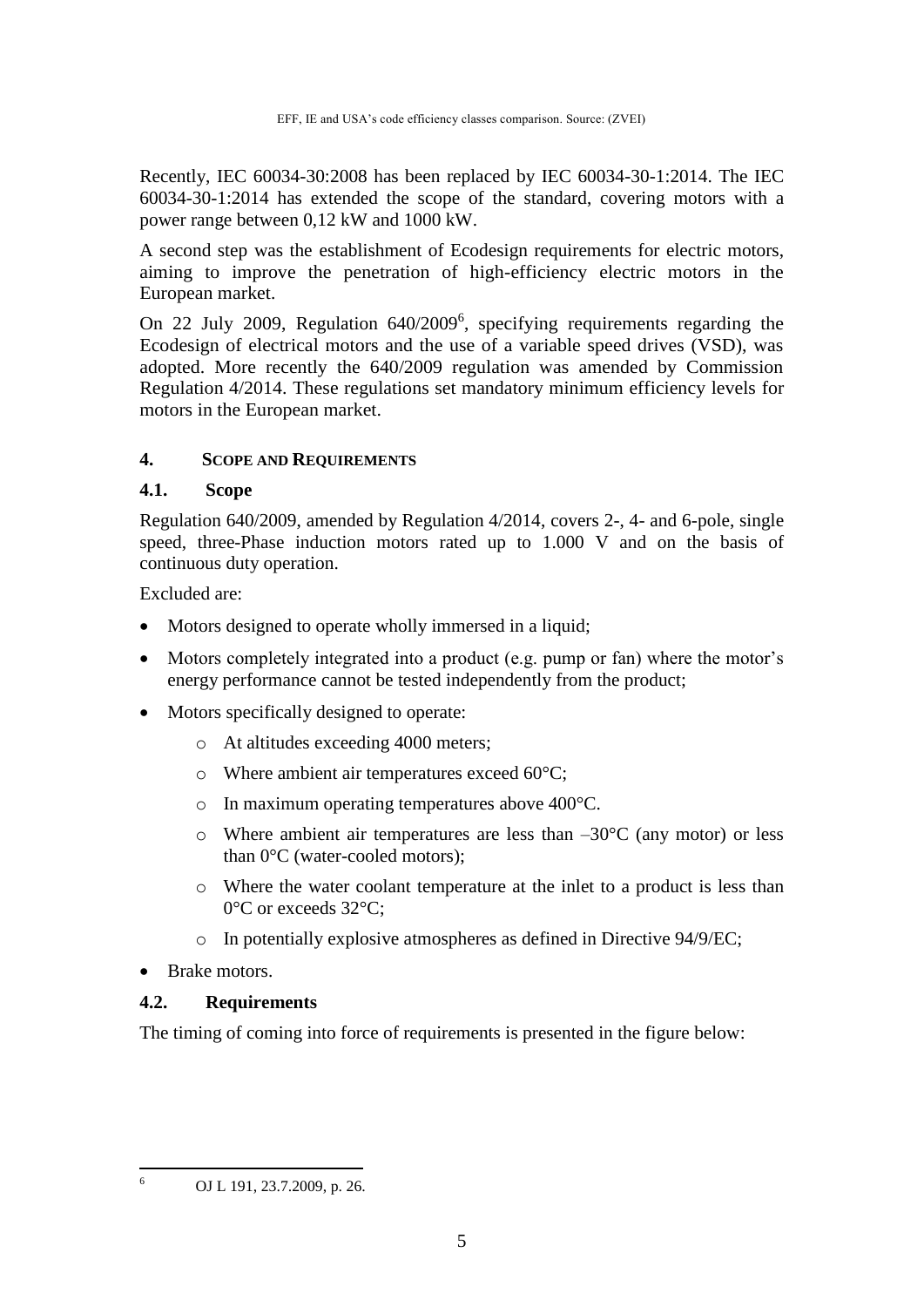

Ecodesign implementation timeline.

In addition to the minimum ecodesign requirements, information requirements also apply to electric motors.

From June 2011, the motor information must be visibly displayed on:

- Motors technical documentation
- Technical documentation of products in which motors are incorporated
- Free access manufacturers web-sites
- Free access web-sites of manufacturers of products in which motors are incorporated

It is to be noted that the information shall be easily understood by end-users and by market surveillance authorities. Regarding technical documentation, the information must be provided in the order as presented below in points 1 to 12. The exact wording used in the list does not need to be repeated. It may be displayed using graphs, figures or symbols rather than text, however, the information needs to be visible and recognizable immediately:

- 1) nominal efficiency (η) at the full, 75 % and 50 % rated load and voltage  $(U<sub>N</sub>)<sup>7</sup>$ , except where the size of the rating plate is insufficient<sup>8</sup>;
- 2) efficiency level: 'IE2' or 'IE3';
- 3) the year of manufacture<sup>9</sup>;

 $\tau$ <sup>7</sup> The efficiency of an electric motor is defined in IEC 60034-2-1:2007 as "the ratio of output power to input power expressed in the same units and usually given as a percentage".

 $8 \t\t\t The size of the rating plate is to be considered insufficient when, if all the information$ requested by this Regulation and any other relevant legislation is provided, the necessary font size for providing all the information would be unreadable. As reference, Regulation 1169/2011 on the provision of food information to consumers (OJ L 304, 22.11.2011, p. 18) requires the use of characters with an x-height of at least 1.2 mm.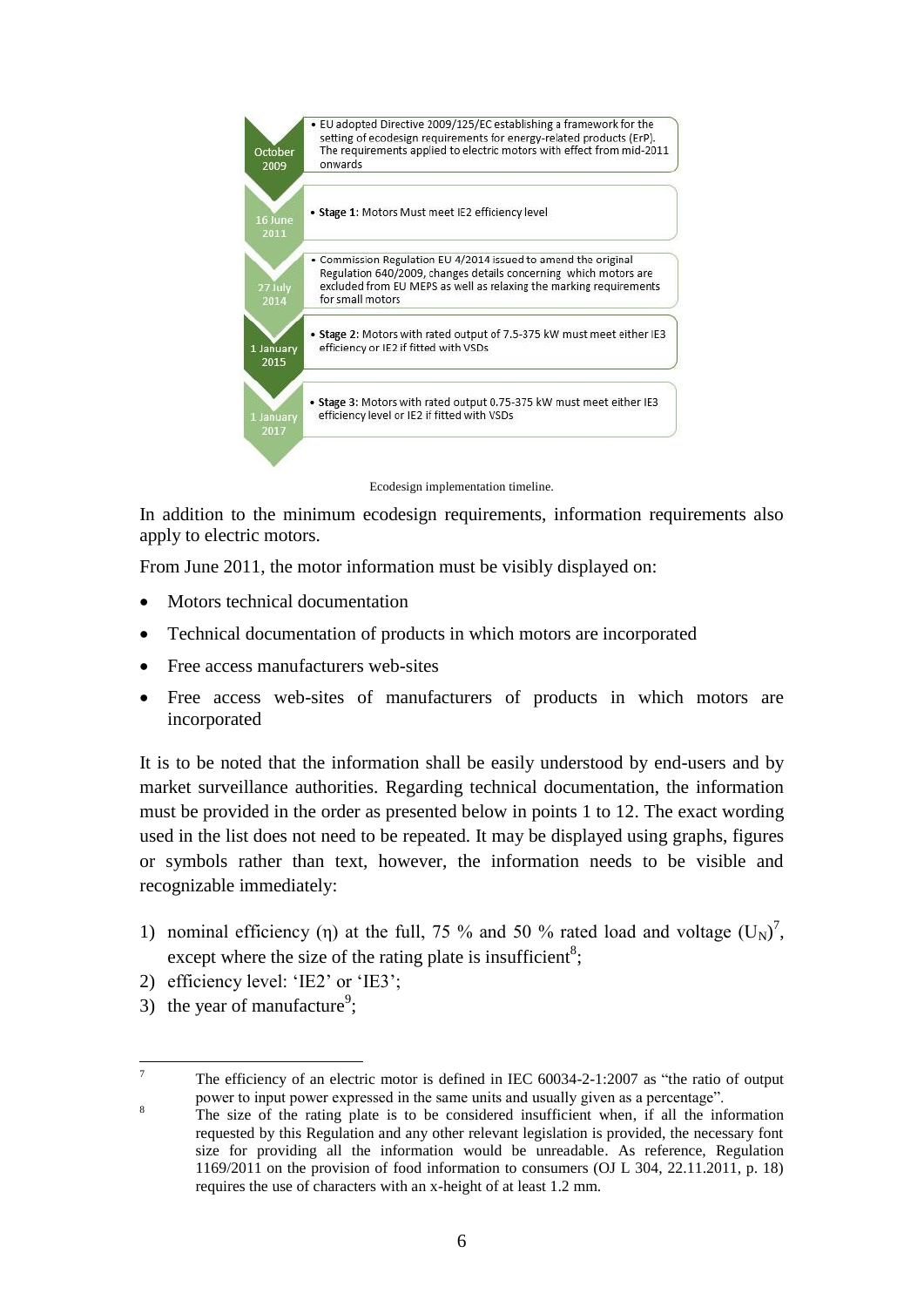- 4) manufacturer's name or trade mark, commercial registration number and place of manufacturer $^{10}$ ;
- 5) product's model number;
- 6) number of poles of the motor;
- 7) the rated power output(s) or range of rated power output (kW);
- 8) the rated input frequency(s) of the motor  $(Hz)$ ;
- 9) the rated voltage(s) or range of rated voltage  $(V)$ ;
- 10) the rated speed(s) or range of rated speed (rpm);
- 11) information relevant for disassembly, recycling or disposal at end-of-life;
- 12) information on the range of operating conditions for which the motor is specifically designed:
	- i. Altitudes above sea-level;
	- ii. Ambient air temperatures, including for motors with air cooling;
	- iii. Water coolant temperature at the inlet to the product;
	- iv. Maximum operating temperature;
	- v. Potentially explosive atmospheres.

The information referred to in points 1, 2 and 3 shall be durably marked on or near the motors nameplate. The information listed in points 1 to 12 does not need to be published on motor manufacturer's free access website for tailor-made motors with special mechanical and electrical design manufactured on the basis of client request. Manufacturers also have to provide information in the technical documentation files on any specific precautions that must be taken when motors are assembled, installed, maintained or used with VSDs, including information on how to minimise VSDs electrical and magnetic fields.

The next figure has an example of such nameplates.

 $\mathbf{Q}$ 

The year of manufacture is not only meant for the manufacturer. For market surveillance authorities and consumers the year of manufacture must be apparent. If it is not practical to declare the full year of production (e.g. very small motors), the information can be given in code form if this code is explained in accompanying written information.

<sup>&</sup>lt;sup>10</sup> The "place of manufacturer" is to be understood as the headquarters postal address of the manufacturer in order to allow market surveillance authorities to contact the manufacturer when necessary.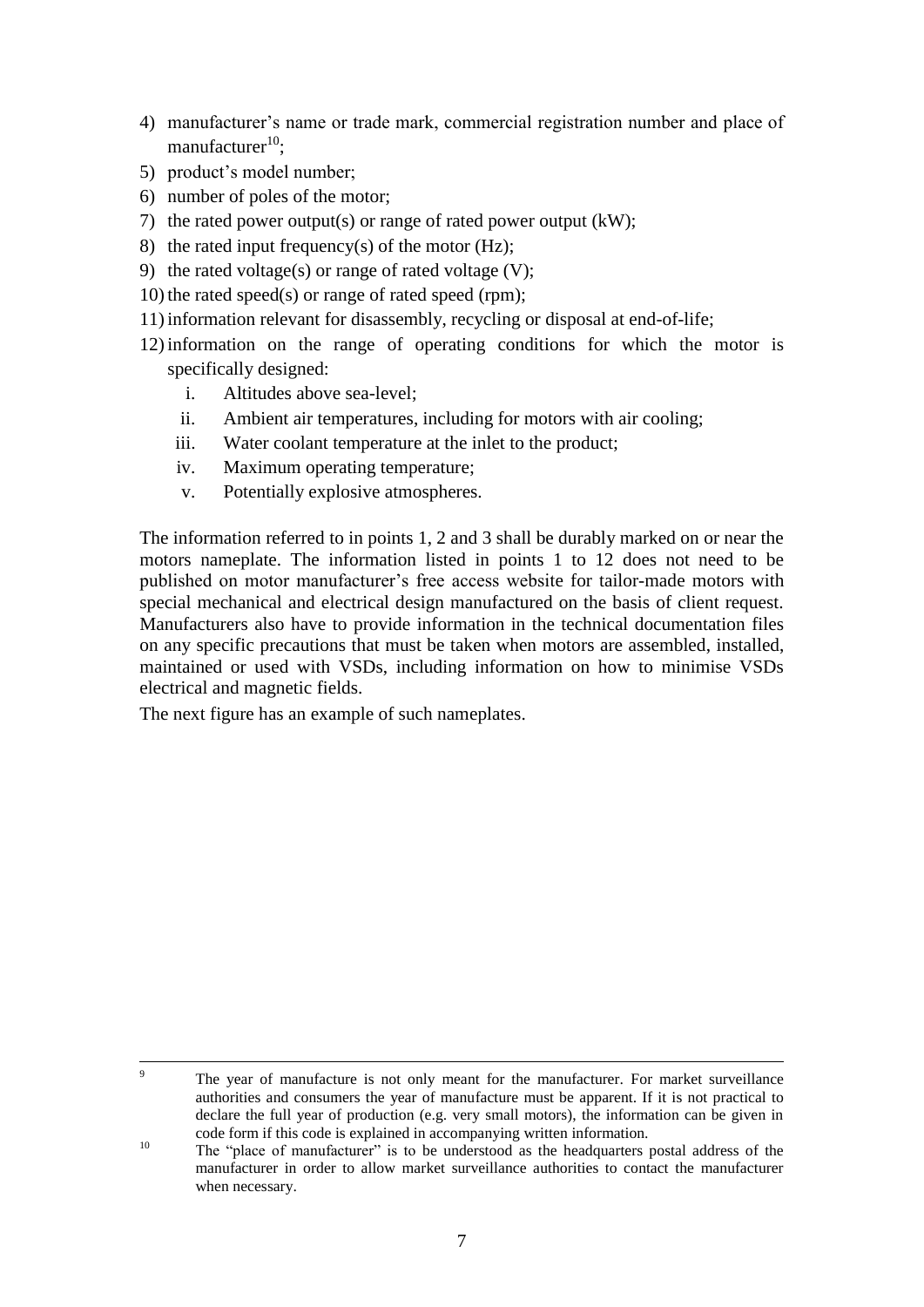

Example of an electrical motor nameplate.

The IE classification of electric motors is presented in standard IEC 60034-30-1:2014 for each class (IE1-IE4). Specific efficiency levels and interpolation rules, both for 50 and 60 Hz 2-, 4-, 6- and 8-poles motors are available in IEC 60034-30-1. The IE4 Super-Premium Efficiency class is also newly defined in this version of the standard.



IE class for 50 Hz 4-pole motors according to IEC 60034-30-1:2014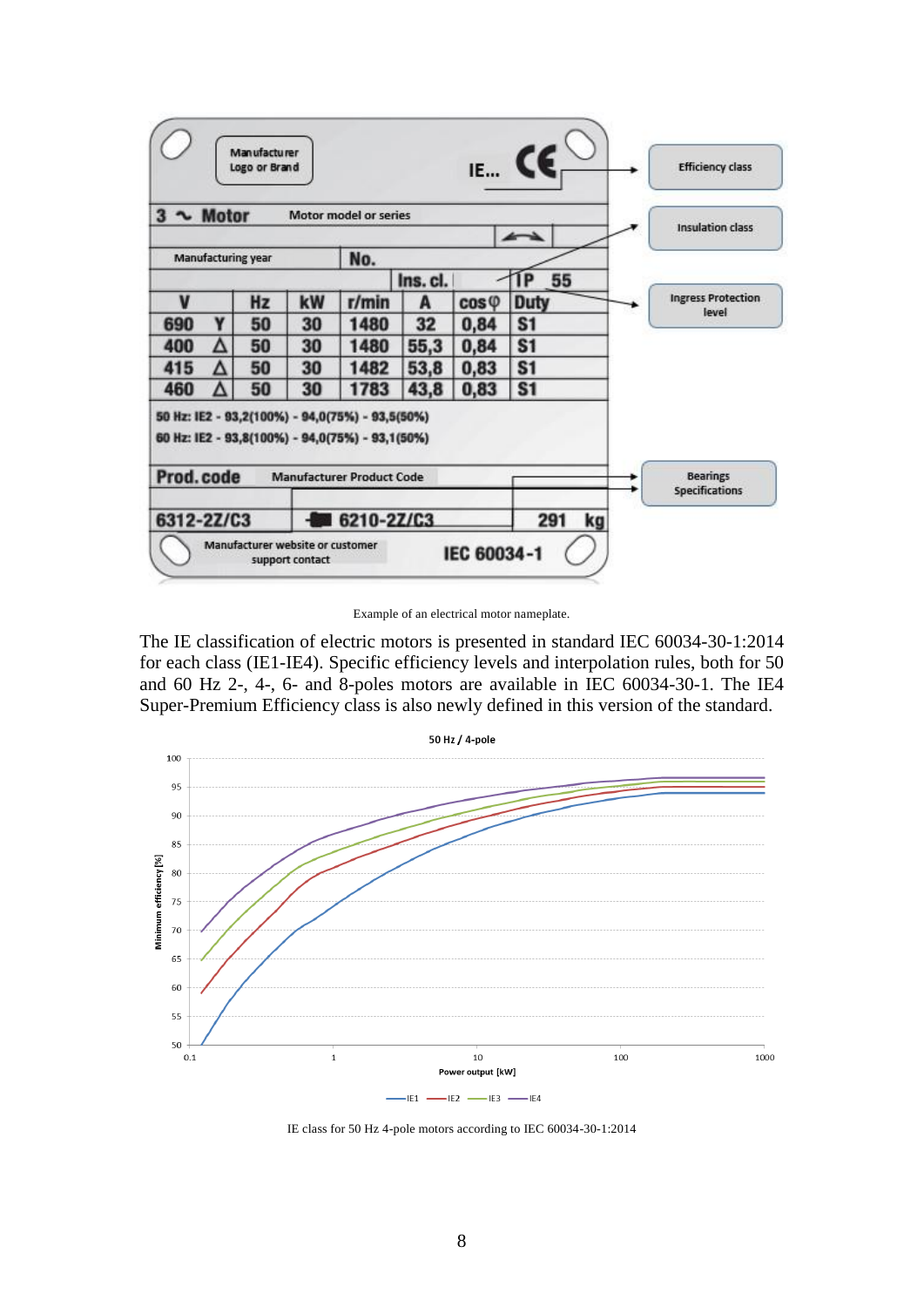# <span id="page-9-0"></span>**5. MEASUREMENTS**

Regulation 640/2009 specifies that the measurements and calculations during tests shall be performed using a reliable, accurate and reproducible method. Such method shall be recognised as the state-of-the-art, and its results should be associated with low uncertainty.

In addition, titles and references of harmonised standards have been published in the OJEU for electric motors under Commission Communication 2012/C 394/06<sup>11</sup>.

The standards cited are $^{12}$ :

- EN 60034-2-1:2007 Rotating electrical machines Part 2-1: Standard methods for determining losses and efficiency from tests (excluding machines for traction vehicles);
- EN 60034-30:2009 Rotating electrical machines Part 30: Efficiency classes of single-speed, three-phase, cage-induction motors (IE-code).

The determination of total losses shall be carried out by one of the following methods:

- Measurement of total losses;
- Determination of separate losses for summation (P<sub>LL</sub> determined from residual loss)

Motor losses can be split into five major areas:

- copper losses (determined from input power, voltage, current, rotational speed and torque)
- iron losses (determined from input power, voltage, current, rotational speed and torque)
- rotor losses (determined from input power, voltage, current, rotational speed and torque)
- friction and windage losses (determined from input power, voltage, current, rotational speed and torque)
- additional load losses  $(P_{LL})$  (much more difficult to determine, IEC/EN 60034-2-1 specifies different methods of determining PLL which involve low, medium or high uncertainty.)

The test methods recommended by Regulation 640/2009 are the same as the ones indicated in IEC60034-30-1:2014, where the efficiency classification is based on the preferred testing methods specified in the latest version of IEC 60034-2-1.

The motor documentation must state which method was used and efficiency values provided by different motor manufacturers should only be comparable if the same measuring method has been used.

 $11$  $11$  OJ C 394, 20.12.2012, p. 20.

New versions of the standards have been published in 2014.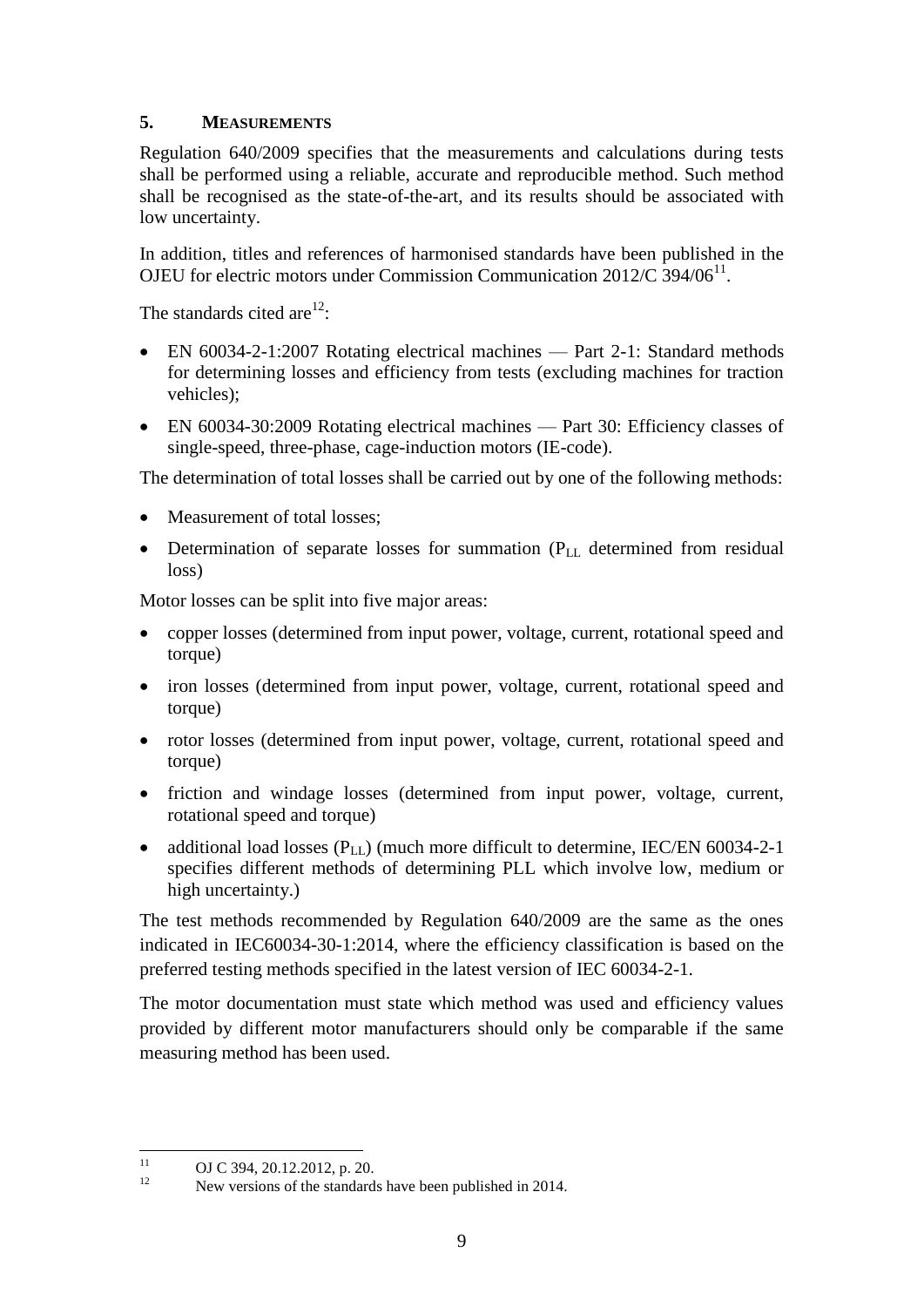### <span id="page-10-0"></span>**6. MARKET SURVEILLANCE**

Member states are responsible for carrying out market surveillance activities performed by nominated official bodies.

Authorities of the Member States shall verify the compliance of the regulation 640/2009 by following a verification procedure as follows:

- A single unit shall be tested;
- If in the efficiency of the motor at full load, the losses of the unit being tested do not vary from the values set out in Annex 1 of Regulation 640/2009 by more than 15% in the power range of  $0.75 - 150$  kW and 10% in the power range  $> 150 - 150$ 375 kW, the model complies with the requirements of the respective regulation;
- In case that there is no compliance, the market surveillance authority shall randomly test three additional units following the same procedure described in point II.
- If the results are not achieved when performing tests for the samples set out in point III, the model shall be considered not to comply with the Regulation.
- *Example: For a 1.5 kW IE2 motor with 4 poles, the minimum efficiency level is 82,8% according to Table 1 of the Regulation. The tolerance to be applied is 0.15 · (1 – 0.828) = 0.0258, or 2.58%.*

*For a 160 kW IE3 motor with 6 poles, the minimum efficiency level is 95,6% according to Table 2 of the Regulation. The tolerance to be applied is*  $0.1 \cdot (1 - 0.956) = 0.0044$  *or*  $0.44\%$ .

#### <span id="page-10-1"></span>**7. FREQUENTLY ASKED QUESTIONS**

Several frequent questions are presented below in addition to the questions and answers published on:

[http://ec.europa.eu/enterprise/policies/sustainable-business/documents/eco](http://ec.europa.eu/enterprise/policies/sustainable-business/documents/eco-design/guidance/index_en.htm)[design/guidance/index\\_en.htm](http://ec.europa.eu/enterprise/policies/sustainable-business/documents/eco-design/guidance/index_en.htm)

#### *Are inverter operated motors excluded from the requirements?*

Operation with an inverter does not exclude the motor from the scope of the Regulation. When the motor is labelled for mains operation, it must meet the regulation and such motor must be designed as IE2 as of June 16, 2011. Motors specified to operate exclusively with a VSD (motors that cannot be used directly online) are excluded from the Regulation.

# *Is repairing and re-installing non-compliant motors allowed?*

Yes, manufacturers may repair motors and deliver these repaired drives back to the customer also after the date of coming into force of the requirements. Repairing is not considered as a new placing on the market and hence the requirements do not apply.

#### *What is the exact definition of continuous duty?*

The Regulation states that motors rated for continuous duty are covered. This means motors are capable of continuous operation at their rated power with a temperature